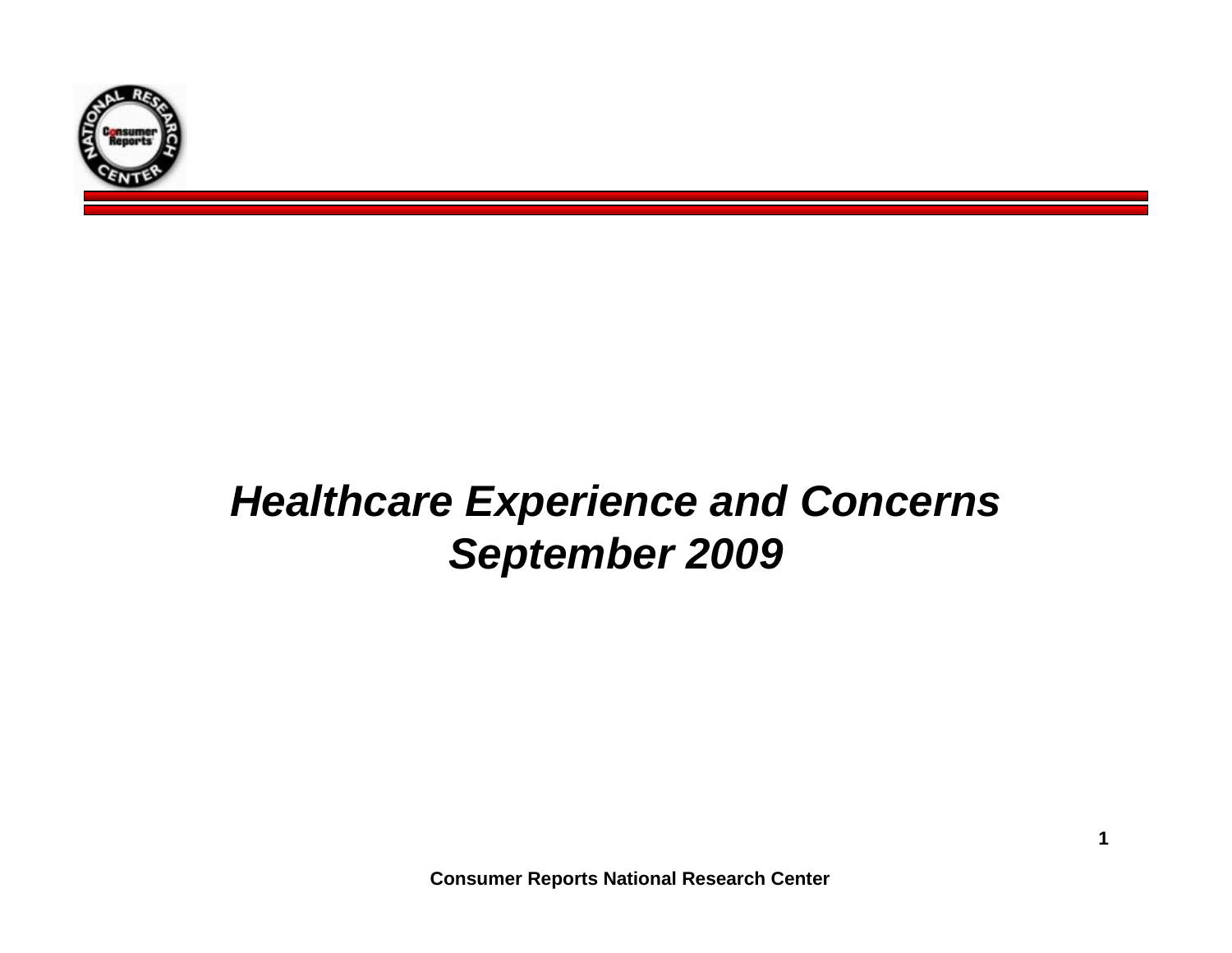

### *Method*

- O Telephone surveys utilizing a random probability sample of telephone households were conducted among 1,002 adults 18+ years of age to assess their behaviors and attitudes regarding healthcare.
	- $\checkmark$ Interviewing took place over September 17-20, 2009.
- O The questionnaire was fielded via Opinion Research Corporation's Caravan twice-weekly national telephone omnibus survey.
	- $\checkmark$  ORC used a probability sample of telephone households to achieve a nationally representative probability sample, and weighted completed interviews by age, sex, geographic region and race.
- O The results of this study are intended for external communications. Methodology statement for public release:
	- The Consumer Reports National Research Center conducted a telephone survey of a nationally representative probability sample of telephone households. 1,002 interviews were completed among adults aged 18+. Interviewing took place over September 17-20, 2009.
		- $\Rightarrow$  The margin of error is +/- 3.2% points at a 95% confidence level.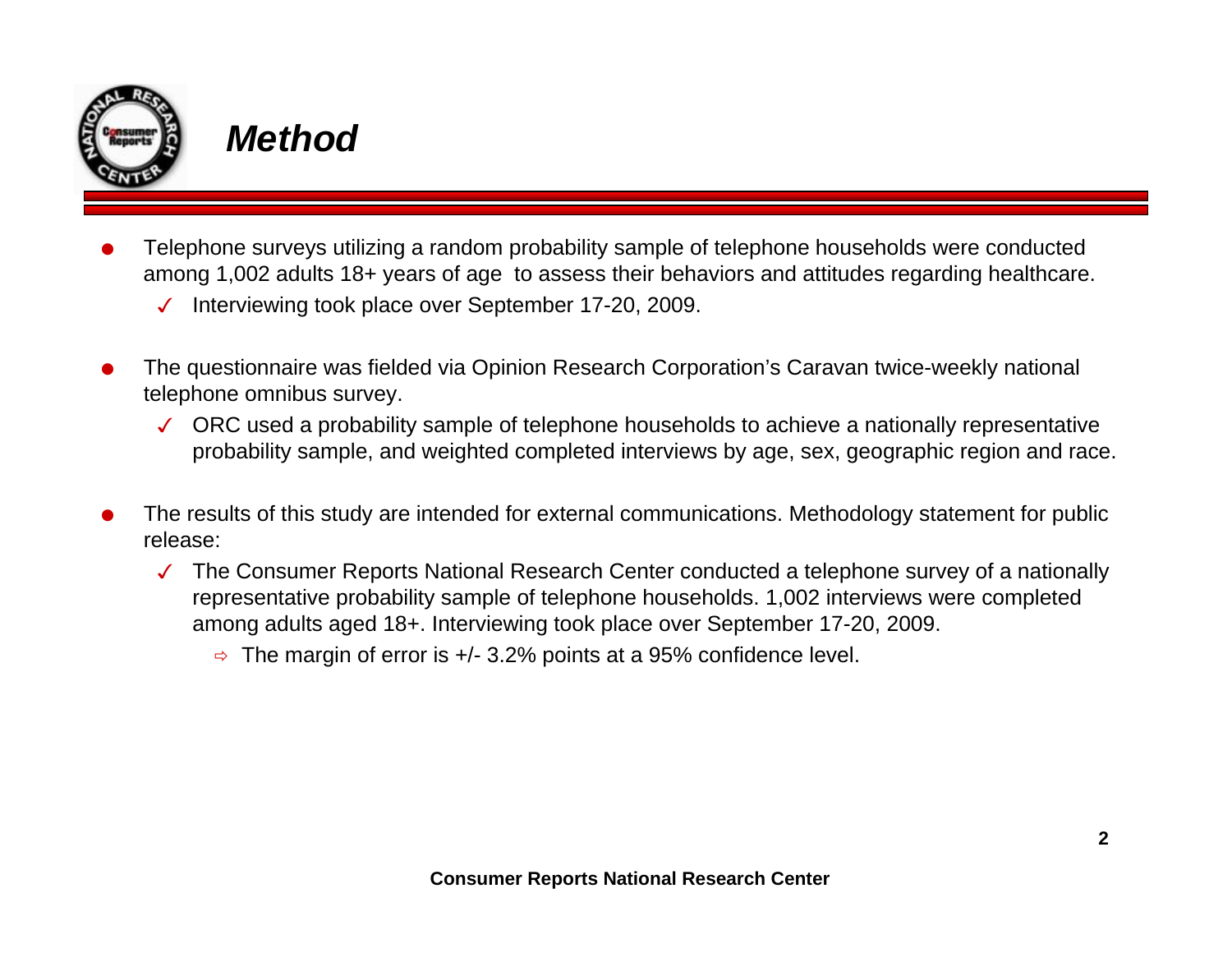

### *Summary*

- OAmericans perceive healthcare costs rising much faster than other health care costs.
- O One-in four (28%) American have lost or experienced cutbacks in their healthcare coverage in the past year. This has affected all groups including those earning \$100,000 or more.
- O One-half (51%) of Americans have faced difficult healthcare choices in the past year, including:
	- $\checkmark$ Putting off a doctors visit because of cost
	- $\checkmark$ Unable to afford medical bill or medications
	- $\checkmark$ Put off a procedure because of cost
	- $\checkmark$ Declined medical test because of cost
	- $\checkmark$ Skipped filling a prescription because of cost
- O Those healthcare concerns that resonate strongest among Americans are:
	- $\checkmark$ A major financial loss or setback from medical cost due to an illness or accident
	- $\checkmark$ Unable to afford healthcare in the future
	- $\checkmark$ Needed care being denied or rationed by health insurance companies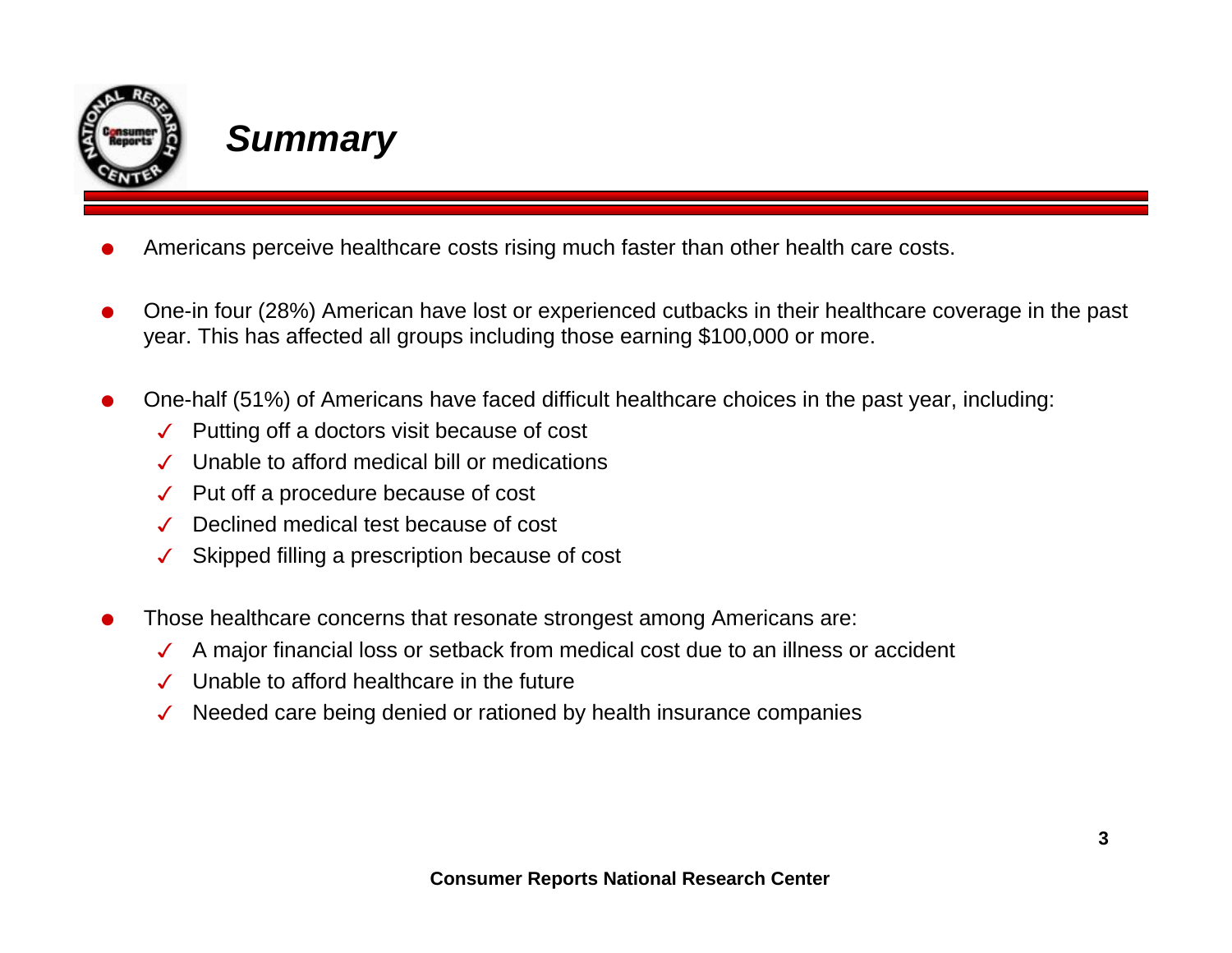

### *Healthcare Costs*

- O Over the past two-years well over half of consumers (59%) felt that the cost of healthcare has increased much more or more than the other expenses they encounter.
	- $\overline{J}$  The relatively rapid escalation in healthcare costs was most apparent to:
		- $\Rightarrow$  Those 35-64 years of age (66%)
		- $\Rightarrow$ Earning \$100K or more (66%)
		- $\Rightarrow$  Those that have lost or have experienced cutbacks in healthcare coverage in the past year (74%)

**QM1 - Compared to other expenses you encounter, over the PAST TWO YEARS would you say the cost of healthcare has . . . (READ LIST. RECORD ONE ANSWER)**

|                                            |                |                |       |                  |             |                    |               | <b>Past Year</b> |
|--------------------------------------------|----------------|----------------|-------|------------------|-------------|--------------------|---------------|------------------|
|                                            |                |                |       |                  |             |                    |               | Lost/Reduced     |
|                                            |                | <u>Age</u>     |       |                  |             | <b>HHLD Income</b> | <b>Health</b> |                  |
|                                            | Total          | 18-34          | 35-64 | $65+$            | < \$50K     | \$50-99.9K         | $$100K +$     | Coverage         |
| <b>Base (Unweighted)</b>                   | 1002           | 113            | 667   | 217              | 388         | 295                | 191           | 281              |
|                                            | %              | %              | %     | %                | %           | %                  | %             | %                |
| Increased much more/more (NET)             | $\frac{59}{5}$ | 47             | 66    | $\underline{59}$ | 57          | $\underline{59}$   | 66            | $\overline{14}$  |
| Increased much more than other expenses    | 27             | 16             | 32    | 29               | 24          | 30                 | 31            | 36               |
| Increased more than other expenses         | 32             | 31             | 34    | 29               | 33          | 30                 | 35            | 38               |
| Increased about the same as other expenses | 30             | 37             | 25    | 32               | 32          | 29                 | 28            | 16               |
| Increased less than other expenses         |                |                | 4     | 3                | $\mathbf 2$ |                    | 5             |                  |
| Increased much less than other expenses    |                | 4              | 3     |                  | 4           | 4                  |               |                  |
| Increased much less/less (NET)             |                | $\frac{10}{5}$ |       |                  |             | <u>10</u>          | 6             |                  |
| Don't know                                 |                |                |       |                  |             | C                  | 0             |                  |
| <b>Refused</b>                             |                |                |       |                  |             | 0                  |               |                  |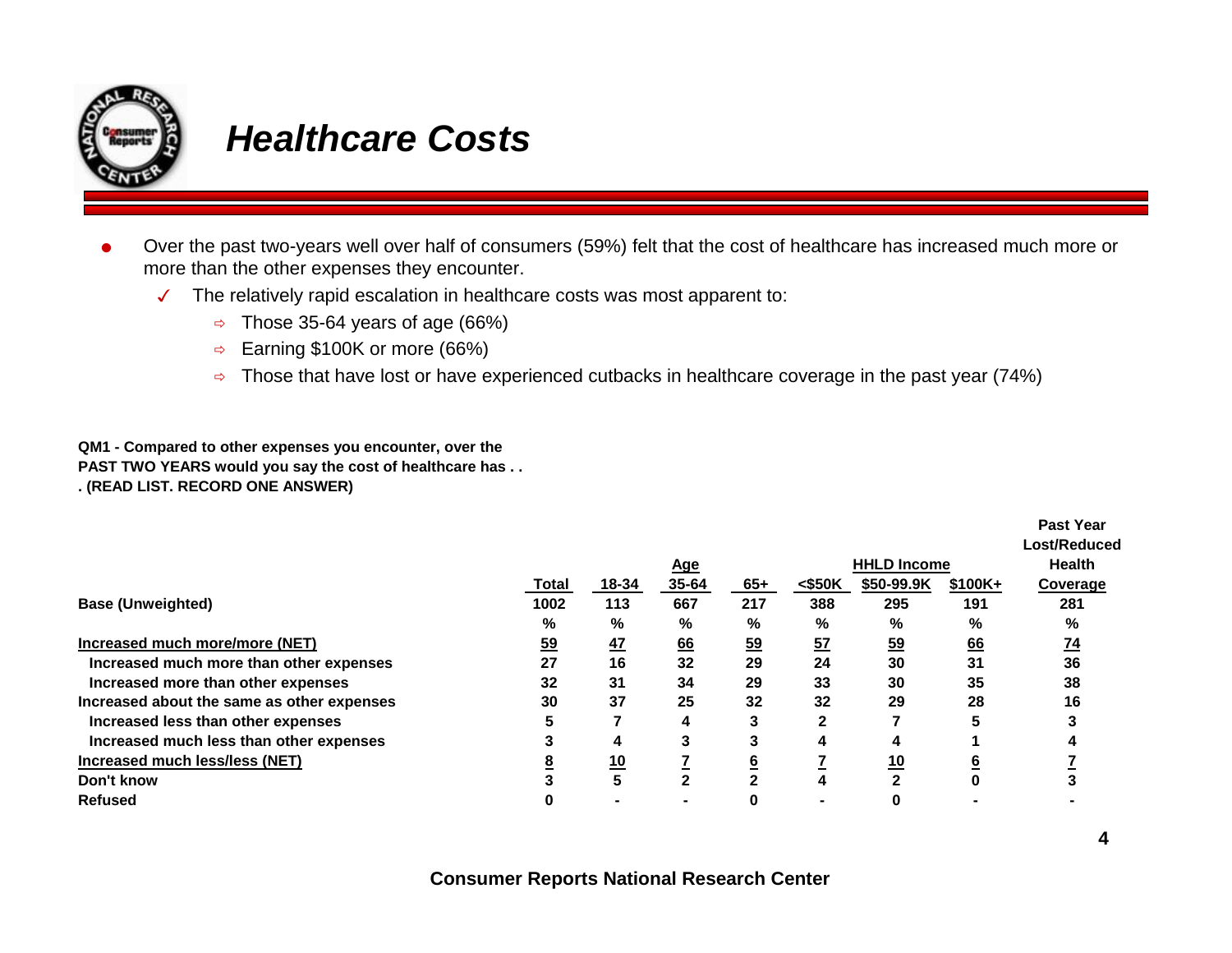

## *Lost or Reduced Coverage*

- OIn the past year more than one-quarter (28%) of Americans have lost or experienced cutbacks in their healthcare coverage. Reported losses in healthcare was most pronounced among:
	- $\overline{\mathcal{L}}$ Among those 35-64 (33%)
	- $\sqrt{2}$ Earning less than \$50K (34%)
- O Even among those earning \$100-thousand or more on-fifth (21%) have experienced a loss or cutback in healthcare coverage.

**QM3 - In the PAST YEAR have you lost or experienced cutbacks in your healthcare coverage?**

|                                            |              |        |              |                |                |                    |                          | <b>Past Year</b> |  |
|--------------------------------------------|--------------|--------|--------------|----------------|----------------|--------------------|--------------------------|------------------|--|
|                                            |              |        |              |                |                |                    |                          | Lost/Reduced     |  |
|                                            | <u>Age</u>   |        |              |                |                | <b>HHLD Income</b> |                          |                  |  |
|                                            | <b>Total</b> | 18-34  | 35-64        | $65+$          | $<$ \$50K      | \$50-99.9K         | \$100K+                  | <b>Coverage</b>  |  |
| <b>Base (Unweighted)</b>                   | 1002         | 113    | 667          | 217            | 388            | 295                | 191                      | 281              |  |
|                                            | %            | $\%$   | %            | %              | %              | %                  | %                        | %                |  |
| <b>Yes</b>                                 | 28           | 25     | 33           | 17             | 34             | 26                 | 21                       | 100              |  |
| <b>No</b>                                  | 68           | 70     | 64           | 80             | 60             | 72                 | 79                       |                  |  |
| Do not have healthcare coverage (Not Read) | $\mathbf{2}$ | 2      | $\mathbf{2}$ | 2              | 4              | 0                  | $\overline{\phantom{a}}$ | $\blacksquare$   |  |
| Don't know                                 |              | 3      | 0            |                |                | 2                  | $\blacksquare$           |                  |  |
| <b>Refused</b>                             | 0            | $\sim$ | . .          | $\blacksquare$ | $\blacksquare$ |                    | $\blacksquare$           |                  |  |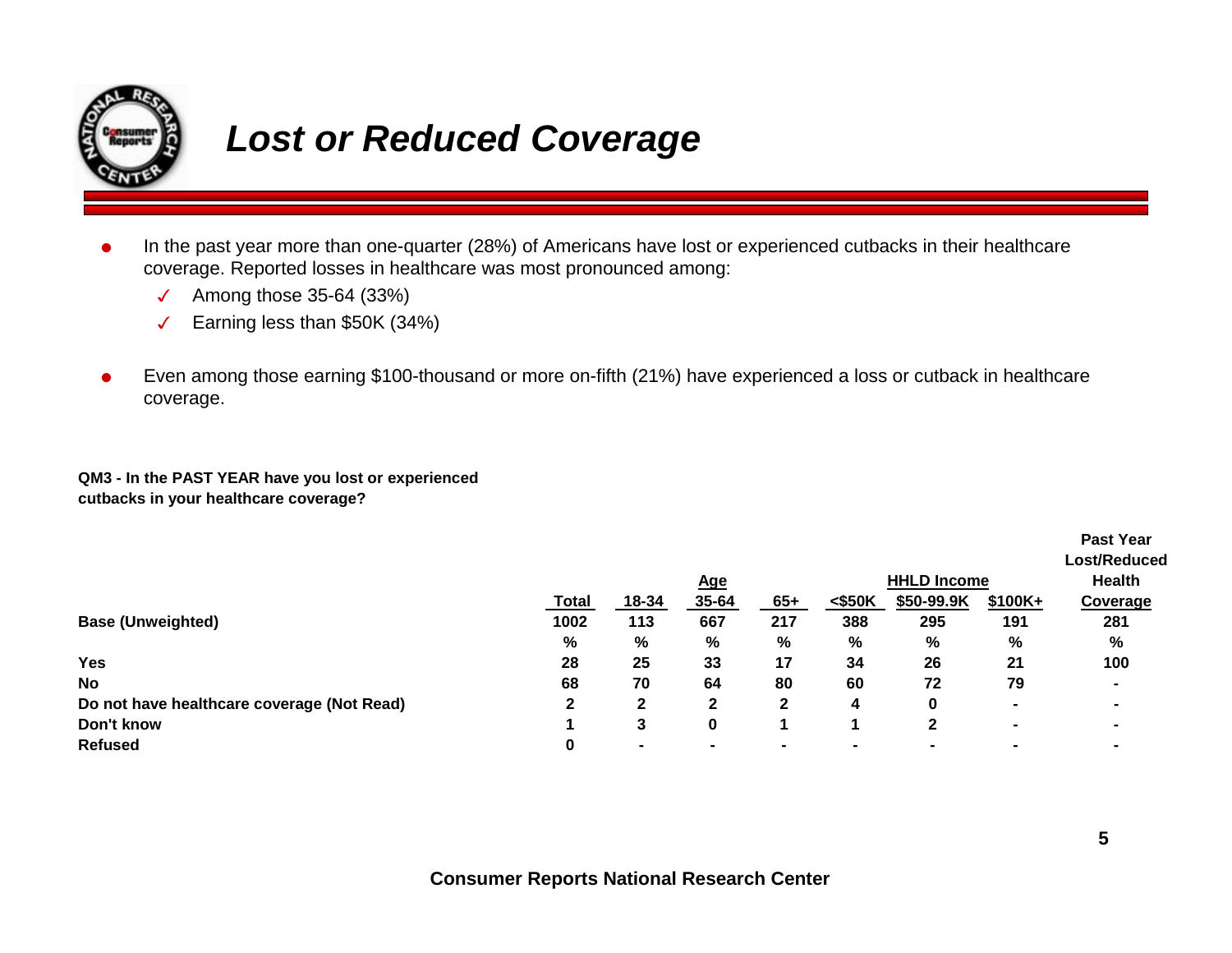

## *Experiences Over the Past Year*

- O One-half of Americans (51%) have been confronted with difficult choices in healthcare over the past year. Those most affected were those under 64 years of age, earning less than \$50K, or have lost or have face cutbacks in healthcare coverage.
	- $\overline{J}$  More than one-quarter (28%) have put of a doctor visit because of cost, 25% have been unable to afford medical bills or medications.

#### **QM2. In the PAST YEAR have you done any of the following**

|                                                          |       |           |                |                |        |                    |                  | <b>Past Year</b> |
|----------------------------------------------------------|-------|-----------|----------------|----------------|--------|--------------------|------------------|------------------|
|                                                          |       |           |                |                |        |                    |                  | Lost/Reduced     |
|                                                          |       |           | <u>Age</u>     |                |        | <b>HHLD Income</b> |                  | <b>Health</b>    |
|                                                          | Total | 18-34     | $35 - 64$      | $65+$          | <\$50K | \$50-99.9K         | $$100K +$        | <b>Coverage</b>  |
| <b>Base (Unweighted)</b>                                 | 1002  | 113       | 667            | 217            | 388    | 295                | 191              | 281              |
|                                                          | %     | %         | %              | %              | %      | ℅                  | %                | %                |
| Report one or more events (NET)                          | $51$  | <u>58</u> | $\frac{52}{5}$ | $\frac{35}{5}$ | 66     | $\frac{46}{1}$     | $\underline{34}$ | $\overline{25}$  |
| Put off a doctors visit because of cost                  | 28    | 36        | 28             | 9              | 39     | 26                 | 12               | 50               |
| You have been unable to afford medical bills or          |       |           |                |                |        |                    |                  |                  |
| medications                                              | 25    | 37        | 22             | 15             | 39     | 21                 | 9                | 45               |
| Put off a medical procedure because of cost              | 22    | 26        | 24             | 9              | 30     | 21                 | 11               | 42               |
| Declined a medical test because of cost                  | 20    | 24        | 21             | 8              | 29     | 16                 | 11               | 35               |
| Skipped filling a prescription because of cost           | 20    | 23        | 21             | 10             | 28     | 18                 |                  | 39               |
| <b>Taken an expired medication</b>                       | 15    | 12        | 18             | 11             | 15     | 16                 | 11               | 23               |
| Skipped a scheduled dosage of an Rx, NOT at your         |       |           |                |                |        |                    |                  |                  |
| physician's or pharmacist's direction, to save money     | 15    | 18        | 15             | 8              | 21     | 13                 | 6                | 29               |
| Cut prescribed pills in half, NOT at your physician's or |       |           |                |                |        |                    |                  |                  |
| pharmacist's direction, to save money                    | 13    | 20        | 10             | 8              | 18     | 10                 |                  | 25               |
| Shared a prescription with someone else to save money    | 9     | 15        | 7              | 3              | 13     |                    | 5                | 14               |

#### **Consumer Reports National Research Center**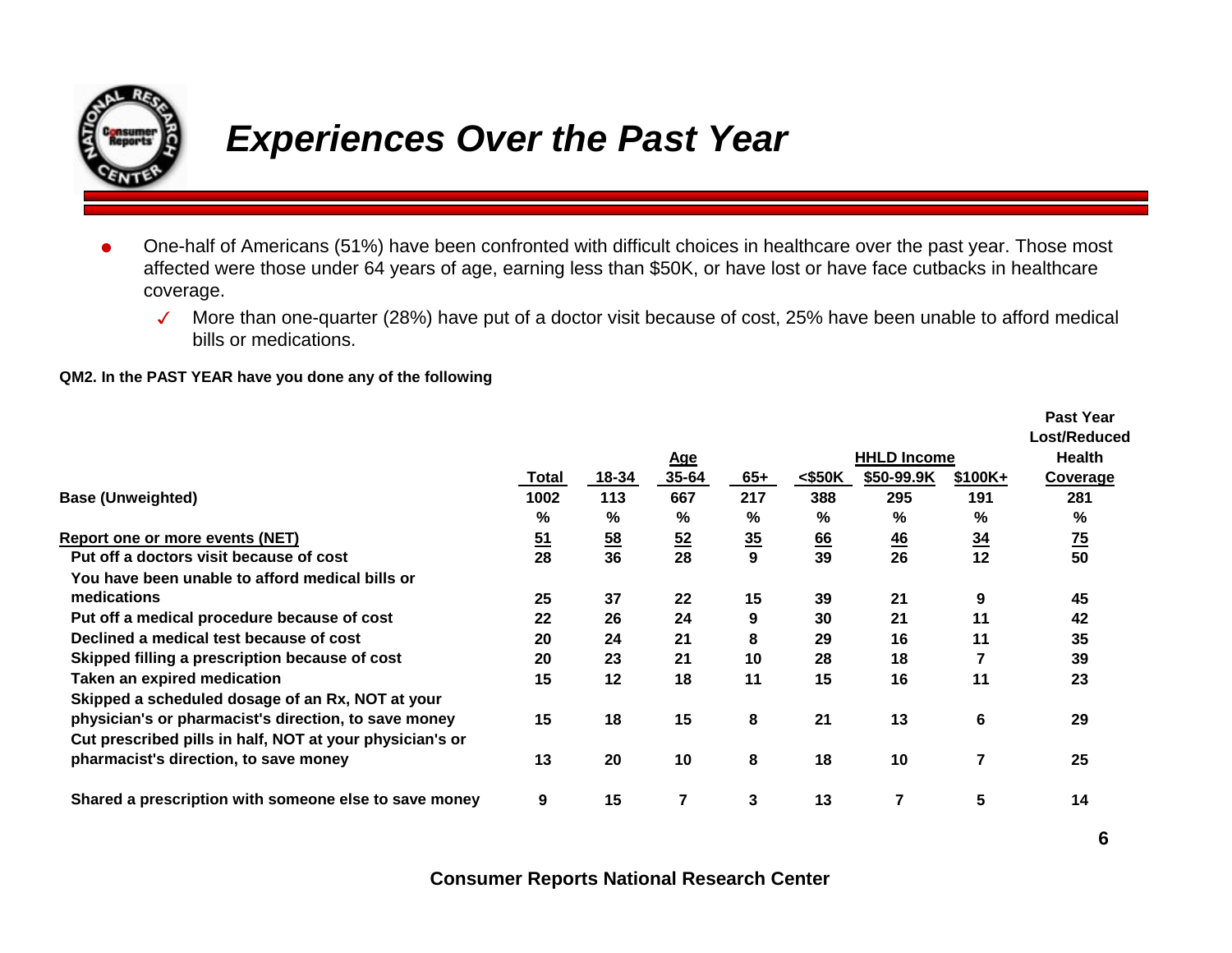

### *Concerns*

- O The greatest concerns American's have in regarding healthcare are a major financial loss or setback from medical cost due to an illness or accident (73%), not being able to afford healthcare in the future (73%), or needed care being denied or rationed by health insurance companies (73%).
- O These concerns were at their highest among the middle age group, those earning less than \$50,000, and particularly strong among the one-quarter of Americans that have lost or experienced cutbacks in their healthcare coverage

**QM4-Thinking of health care issues, please tell me your level of concern for each of the issues that may affect you. Very concerned or somewhat concerned**

|                                                              |       |            |       |       |        |                    |               | .               |
|--------------------------------------------------------------|-------|------------|-------|-------|--------|--------------------|---------------|-----------------|
|                                                              |       |            |       |       |        |                    |               | Lost/Reduced    |
|                                                              |       | <u>Age</u> |       |       |        | <b>HHLD Income</b> | <b>Health</b> |                 |
|                                                              | Total | 18-34      | 35-64 | $65+$ | <\$50K | \$50-99.9K         | $$100K +$     | <b>Coverage</b> |
| <b>Base (Unweighted)</b>                                     | 1002  | 113        | 667   | 217   | 388    | 295                | 191           | 281             |
|                                                              | %     | $\%$       | %     | %     | %      | %                  | %             | %               |
| A major financial loss or setback from medical cost due to   |       |            |       |       |        |                    |               |                 |
| an illness or accident                                       | 73    | 72         | 76    | 69    | 81     | 74                 | 61            | 91              |
| You may not be able to afford healthcare in the future       | 73    | 67         | 77    | 71    | 81     | 72                 | 57            | 88              |
| Needed care being denied or rationed by health insurance     |       |            |       |       |        |                    |               |                 |
| companies                                                    | 73    | 64         | 78    | 72    | 75     | 75                 | 59            | 87              |
| Rising costs will force you to choose between healthcare     |       |            |       |       |        |                    |               |                 |
| and other necessities                                        | 64    | 57         | 69    | 63    | 77     | 62                 | 41            | 85              |
| Being denied health coverage because of pre-existing         |       |            |       |       |        |                    |               |                 |
| conditions or other circumstances                            | 63    | 61         | 67    | 56    | 70     | 63                 | 51            | 77              |
| Loss of healthcare coverage due to being laid off or leaving |       |            |       |       |        |                    |               |                 |
| your job                                                     | 54    | 56         | 62    | 26    | 56     | 60                 | 46            | 74              |
|                                                              |       |            |       |       |        |                    |               |                 |

**Past Year**